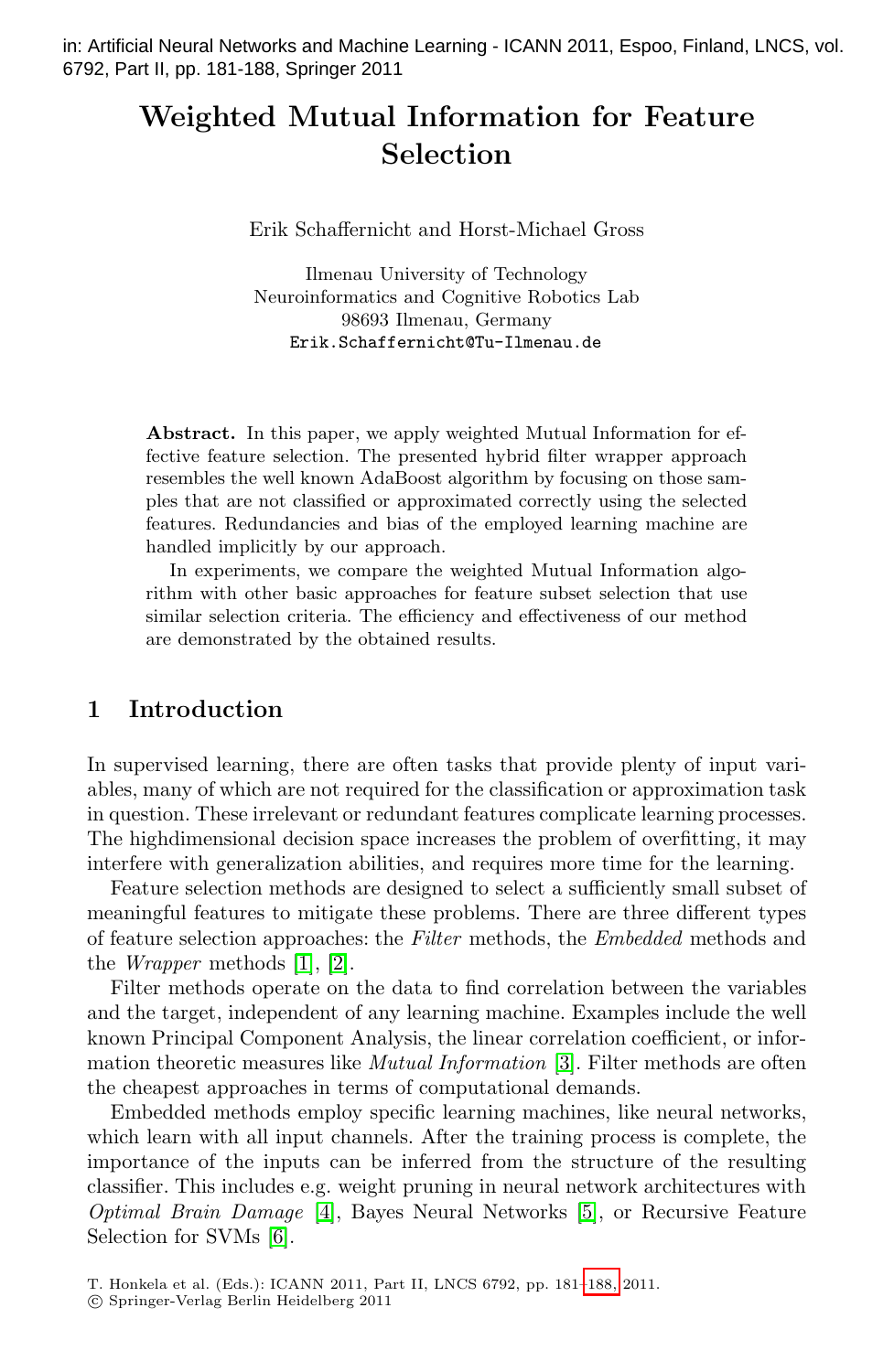Wrapper methods [9] employ arbitrary learning machines, which are considered black boxes. The feature selection algorithm is wrapped around the black box. An interesting feature subset is determined by a search strategy and evaluated with the classifier adapted to this subset. The bias of the learning machine is taken into account opposed to the pure feature relevance determined by a filter method. The advantages of the bias implicit view were discussed e.g. in [1].

The essential disadvantage of wrappers that often prevents their use for large data sets are the associated computational costs. Recent developments aim at combining filter and wrapper methods to speed up the wrapper algorithm by a preprocessing with filter methods, while keeping the bias implicit view.

In this paper, we propose a hybrid filter/wrapper algorithm that employs weighted Mutual Information as the filter component for a forward selection.

In the next section, we will discuss Mutual Information, its weighted version and methods to estimate it. Given these foundations, the algorithm for selecting features will be presented and discussed in Section 3. Before experimental results are provided in Section 5, we will discuss related work in Section 4.

# **2 Weighted Mutual Information**

The well known Mutual Information (MI) measures the dependence between two random variables, in the context of feature selection between one feature F*<sup>i</sup>* and the target  $T$  (e.g. the class labels). Lower case letter indicate the realization of the random variables.

$$
I(F_i, T) = \int_{f_i} \int_t p(f_i, t) \log \frac{p(f_i, t)}{p(f_i)p(t)} dt df_i.
$$
\n
$$
(1)
$$

If the MI is zero, both variables are independent and contain no information about each other, thus the feature is irrelevant for the target. Higher MI values indicate more information about the target and hence a higher relevance. Simple feature ranking chooses a certain number of the highest ranked features or all features above a threshold as relevant features for the learning machine. More details can be found e.g. in [3].

#### **Weighted Mutual Information**

The idea of a weighted form of Mutual Information is mentioned in [10], but it has not gained popularity because the number of meaningful applications is limited. It is defined as

$$
wI(F_i;T;W) = \int_{f_i} \int_t w(s_j) p(f_i,t) \log \frac{p(f_i,t)}{p(f_i)p(t)} dt df_i.
$$
 (2)

For each sample  $s_j$ , a combination of input value  $f_i$  and target value  $t$ , a weight  $w(s_i) \geq 0$  is imposed. This results in a specific relevance of each unique sample not unlike a prior on how informative a certain combination is. We will use this to weight the influence of the different input samples.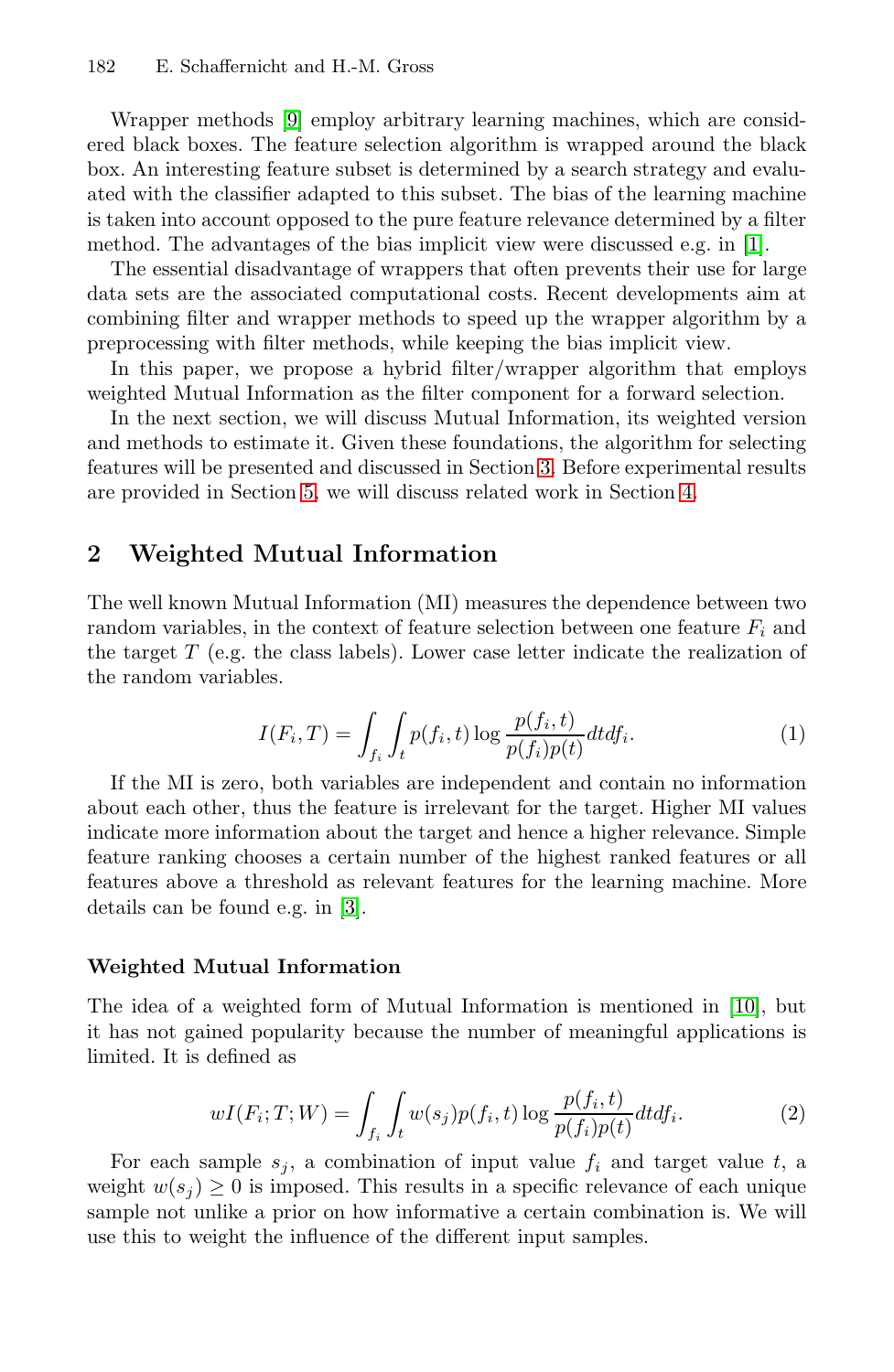#### **Estimation of Weighted Mutual Information**

The main problem with the above Eq. 1 is the estimation of the required probability densities from the available data. The straightforward approach to compute the MI uses histograms for approximation, simplifying the formula to sums instead of integrals or to apply kernel density estimation methods. A comparison between these and more sophisticated methods for estimating the MI can be found in [7] and, specifically applied to the feature selection domain, in [8].

The estimation of the weighted Mutual Information is straightforward only for some of the estimation approaches. Instead of Eq. 2 it is easier to estimate the equivalent formulation

$$
wI(F_i;T;W) = \int_{f_i} \int_t w(s_j) p(f_i,t) \log \frac{w(s_j) p(f_i,t)}{w(s_j) p(f_i) p(t)} dt df_i.
$$
 (3)

Effectively, this realizes the weighted Mutual Information by manipulating the probability distributions. Each sample contributes to the probability density according to its weight only (zero weight samples don't contribute anything), which can be compared to the particle representation used in Particle Filters.

Using the histogram approach, which discretizes the data according to some strategy and then replaces the integrals in Eq. 1 with sums over the discrete histogram bins, the use of the weight is trivial. Each sample does not contribute equally to its bin, but according to its weight. Similar is the weighted variant of kernel density estimation, where in practice the sum of pairwise interacting kernels is calculated. The sample weighting is implemented by manipulating the kernel put at the sample's position.

Other popular methods, like Kraskov's k-nearest neighbour estimator [11], which are not based on the Kullback-Leibler divergence formulation, but entropy estimators, are not easily modified to compute the weighted Mutual Information.

### **3 Feature Selection with Weighted Mutual Information**

The basic idea of the feature selection algorithm proposed here is the following: Given a classifier/approximator and its error, the choice which feature to include next to improve the performance should be based on the errors made and not on all available data. This is done by weighting the correct and wrong classified samples differently.

The simple case is if a classifier only produces discrete class information. In the next step, any correctly classified samples are left out for the computation of the MI between samples and target, because they have a weight of zero. Only the wrongly classified samples are used, they have an equal weight.

The use of a continuous predictor allows for a different weighting for each sample according to the residual. For example, a sample that is classified as positive, but which is near the boundary to the negative class will yield a non zero residual despite being in the correct class. But its influence should be smaller compared to a sample that is on the wrong side of the decision boundary.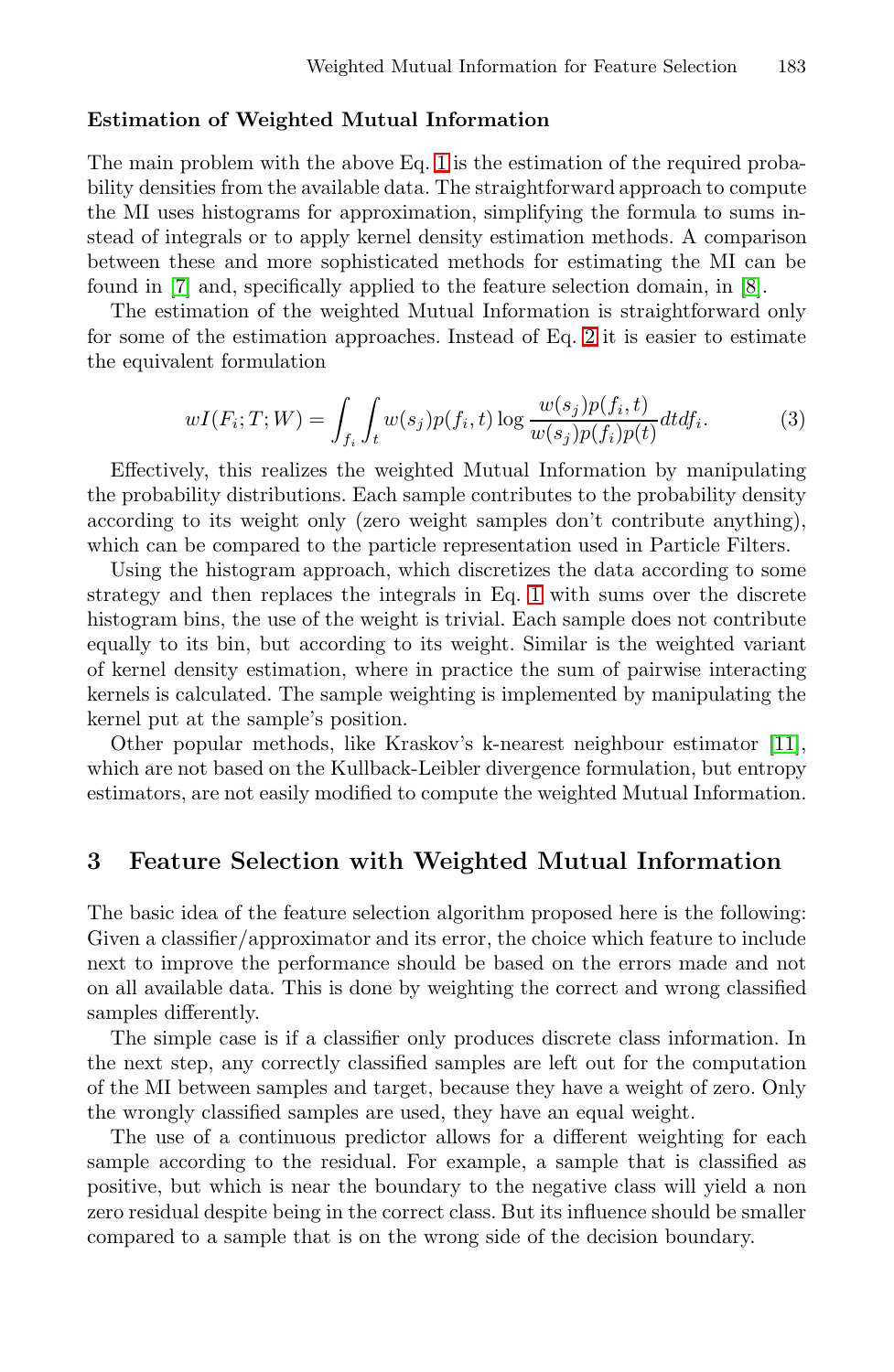#### **Algorithm 1.**  $S = wM I(X, Y)$

**Input:** data set of observations *X* and the corresponding labels *Y* **Output:** final feature set *S* and the final classifier  $S \leftarrow \emptyset$  $W \leftarrow 1$  {Same weight for all samples.} **while** stopping criterion not true **do**  $F_{max} = \arg \max_{F_i} [wI(F_i, T, W)]$  {Find feature with maximum weighted MI}  $S \leftarrow S \cup F_{max}$  {Add feature to the subset}  $F \leftarrow F \setminus F_{max}$  {Remove feature from the candidate set}  $\text{Classifier} \leftarrow \text{TRANCLASSIFIER}(X, S, Y)$  $Y' \leftarrow$  APPLYCLASSIFIER (Classifier, *X*)<br> $W \leftarrow |Y - Y'|$  JResidual for each same  $W \leftarrow |Y - Y'|$  {Residual for each sample is the new weight.} CheckStoppingCriterion() **end while**

Thereto, we apply the weighted variant of the Mutual Information in a forward selection framework. Starting with an empty feature set, the Mutual Information, more precisely the weighted Mutual Information with an equal weight for all samples, is computed between all available features and the target. The feature yielding the maximal Mutual Information is selected like in a simple ranking algorithm. Then the classifier/aproximator is trained with this variable. The resulting residual for each data sample is of interest, because it is used to define the weights for the next selection round employing weighted Mutual Information. The next feature is chosen based on the maximum weighted Mutual Information and the classifier/approximator is retrained including the new feature channel. This repeats until the stopping criterion is met. A pseudocode description of this cycle is given in algorithm 1.

This resembles one of the basic ideas of the well known AdaBoost algorithm [12]. All samples that are misclassified are given a higher importance for the next round, while all correct samples are less important. The reasoning is simple: all correct classified samples are sufficiently explained by the current subset of features and there is the need to find those features that explain the misclassified samples.

The scaling of the values  $Y$  for real valued targets can be arbitrary, since the absolute value of the weighted mutual information is not important but its relative value to the other features, which are computed using the same weights.

Taking a look at global function approximators, like MLPs, this is not a problem. They are able to find again the decision surface they found the round before albeit it is now in a subspace of the space spanned by the features including the newly chosen one. The new dimension adds more options to find a better decision surface, but the same result is always achievable.

For classifiers with local activation functions, like RBF networks or nearest neighbour classifieres, it is a bit more complicated, especially for very low dimensional cases. The neighborhood of a sample can change dramatically by the addition of a new feature. Obviously, this effect is less dramatic in higher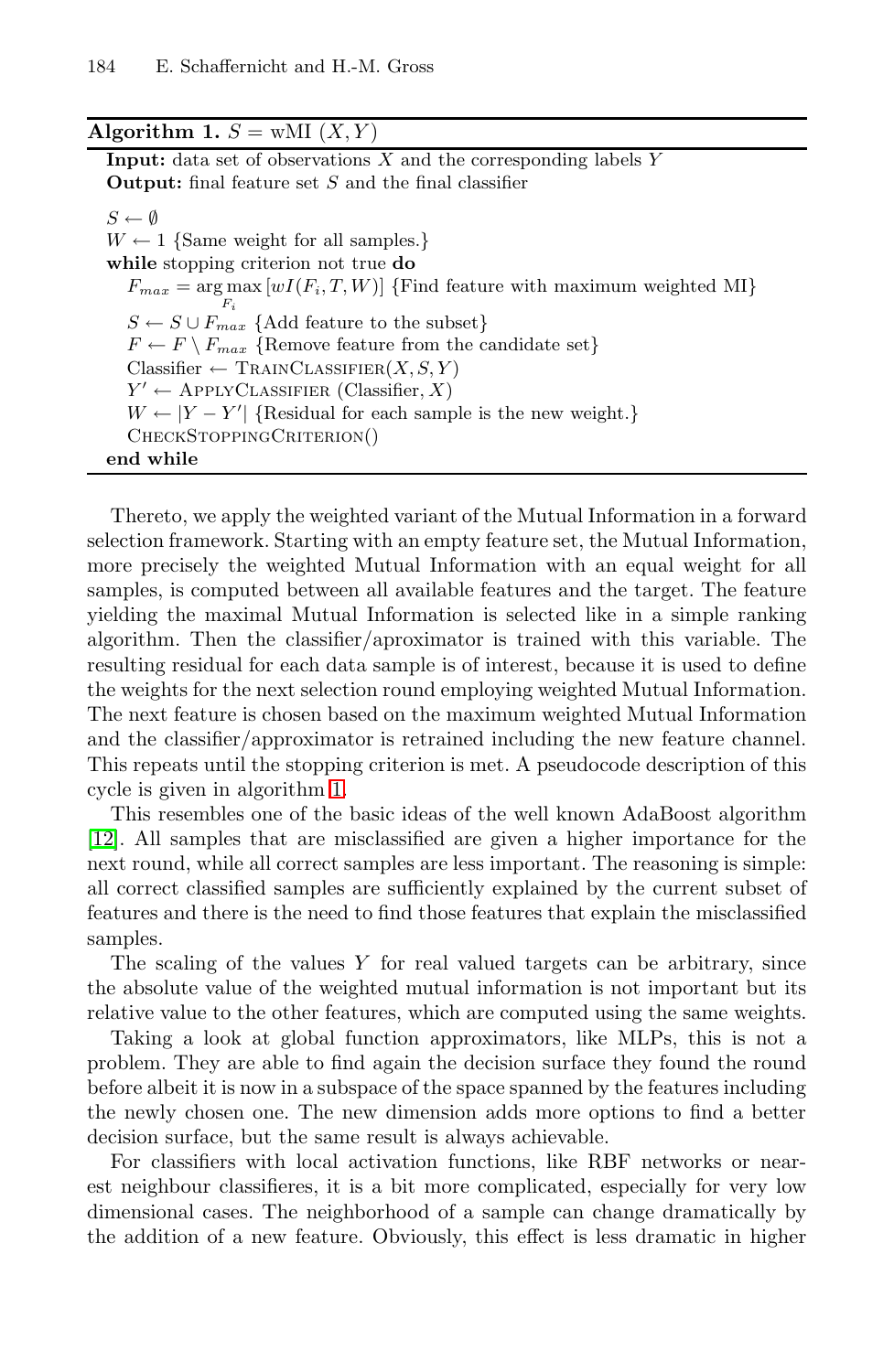dimensional spaces since new features affect the neighbourhood less. But the overall performance of the classifier may decrease in the early stages as a result. The algorithm will try to correct this based on the new residuals and chose features that compensate for the newly introduced errors, but as a consequence the error rates jump up and down.

Finding a good stopping criterion can be difficult but crucial, especially for local approximators. The algorithm starts with an empty feature subset and adds one variable to the final subset in each step until a predefined number of features is reached, or the approximation result does not improve further. If the best new subset improves more than a threshold  $\varepsilon$ , which can be negative to allow a decreasing performance, the new subset is confirmed, and another round begins, otherwise the algorithm terminates. Other possible stopping criteria are a fixed number of rounds, which equals the number of chosen features in the end, or a certain approximation error of the resulting classifier/approximator.

## **4 Related Work**

The use of *Mutual Information* for feature selection is quite common. Besides the simple ranking approach [3], which cannot handle redundancies at all, a notable representative is the MIFS algorithm [13] and its extensions. The MIFS algorithm approximates the *Joint Mutual Information* by sums over pairwise *Mutual Information* between features. These approaches are pure filter methods and don't take the learning machine into account, and hence, do not compensate for the bias (as in the sense of the bias-variance dilemma) introduced.

The wrapper methods with the basic forward and backward selection methods [9] care for the bias, but require much time to search for good feature sets. Some proposed methods, like floating search algorithms, increase the number of searched subsets by combining forward and backward steps, or add or remove multiple features at once. This increases the required time even further and is not feasible for larger data sets. The other direction tries to reduce the number of tested subspaces, hopefully without missing the interesting ones.

Combining MI-based filters with wrapper methods is one approach. In [14] wrappers are used to refine candidate subsets provided by a incremental filter method based on MI related measures. [15] applies a *Mutual Information* based relevancy and redundancy filter to prune the input variables for a subsequent genetic wrapper search strategy. The *Chow-Liu trees* employed in [16] are used to limit the candidate variables in each deterministic forward selection step. The construction of these trees is again a filterlike preprocessing and operates with *Mutual Information*, too. All of these methods operate with the MI between the input channels and the labels, or the input channels with each other, but do not take into account the actual classifier output.

One of the few methods that uses the output of a learning machine for MI computation in the context of feature selection is presented in Torkkola [17]. The idea is based on the information theoretic learning framework and computes the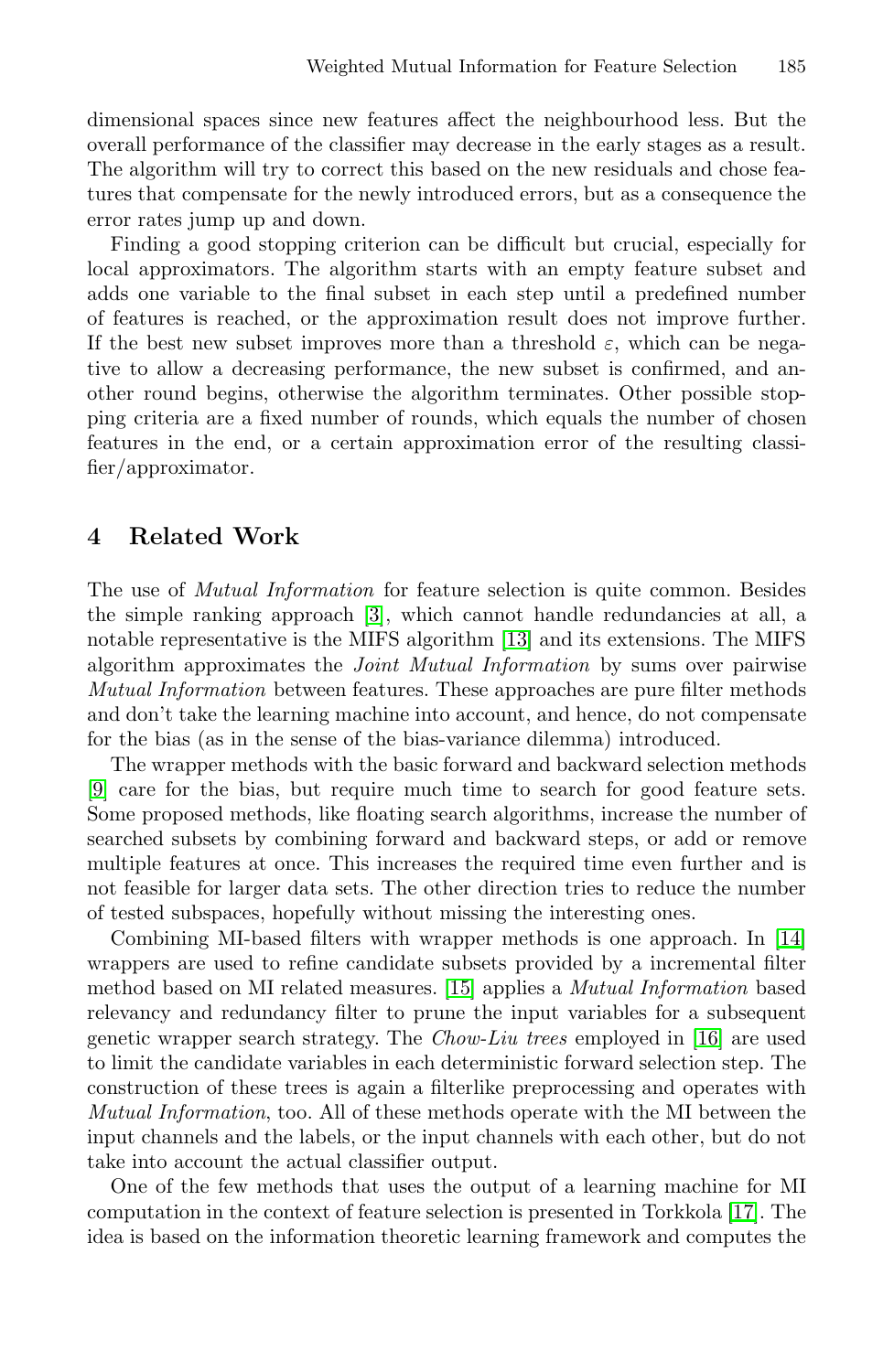Quadratic Mutual Information between the output and the desired target to adjust a feature transformation using a gradient ascent. The method itself is a filter approach, because the learning machine only learns the feature transformation and does not provide the classification or approximation results.

The most similar existing approach is the *Residual Mutual Information* (RMI) algorithm [18]. It computes the basic Mutual Information between the target and the residual produced by a learning machine. In this case, the idea of using the residual is different. It implies, that input variables that have information about the error the classifier or approximator is going to make are useful for reducing that error and hence those variables are chosen.

# **5 Experiments**

For evaluating the algorithm presented in this paper, it is compared to related approaches on data sets from the UCI repository [19] and one larger artifical dataset generated with known properties (200 input variables, low intrinsic dimensionality (7), linear, non-linear and XOR functional dependencies, redundancies and noise on all variables). The used classifier were the  $k = 3$  nearest neighbour classifier and a Multi Layer Perceptron with two hidden layers with 20 and 10 hidden units, respectively. These classifiers took the role of the black box for the wrapper as well as final classification instance after the feature selection process. The hyperparameters for the classifiers were fixed for all experiments, since the model selection problem is not considered here. Thus, there were no adjustments for the different data sets or algorithms and there will be a rather large bias in the error. During the feature selection process, a 3-fold crossvalidation data split was used to estimate the valid features, while for the final predictor evaluation itself we used a 10-fold cross-validation [20]. All problems are binary classification tasks, hence the *balanced error rate* (BER) was used as error measure.

The proposed method using the weighted Mutual Information (WMI) is compared to different algorithms: basic *Sequential Forward Selection* (SFS), *Mutual Information for Feature Selection* (MIFS with  $\beta = 0.15$ ) and *Chow-Liu trees for feature selection* (CLT-FS) and residual *Mutual Information* (RMI). References for those algorithms are included in the previous section. The results are summarized in Table 1 for the kNN and Table 2 for the MLP.

By looking at the numbers in the tables, it is obvious that the conjecture from section 3 regarding local classifiers is true. The performance of the proposed algorithm with the nearest neigbour approach is moderate at best. When combined with the MLP much better results are achieved using the weighted Mutual Information approach.

The number of required steps of adapting and evaluating a classifier are the least besides the filter and the RMI method. Especially for big data sets the linear dependency on the number features is benefical compared to the quadratic dependency of the SFS or the logarithmic one for the CLT method [16].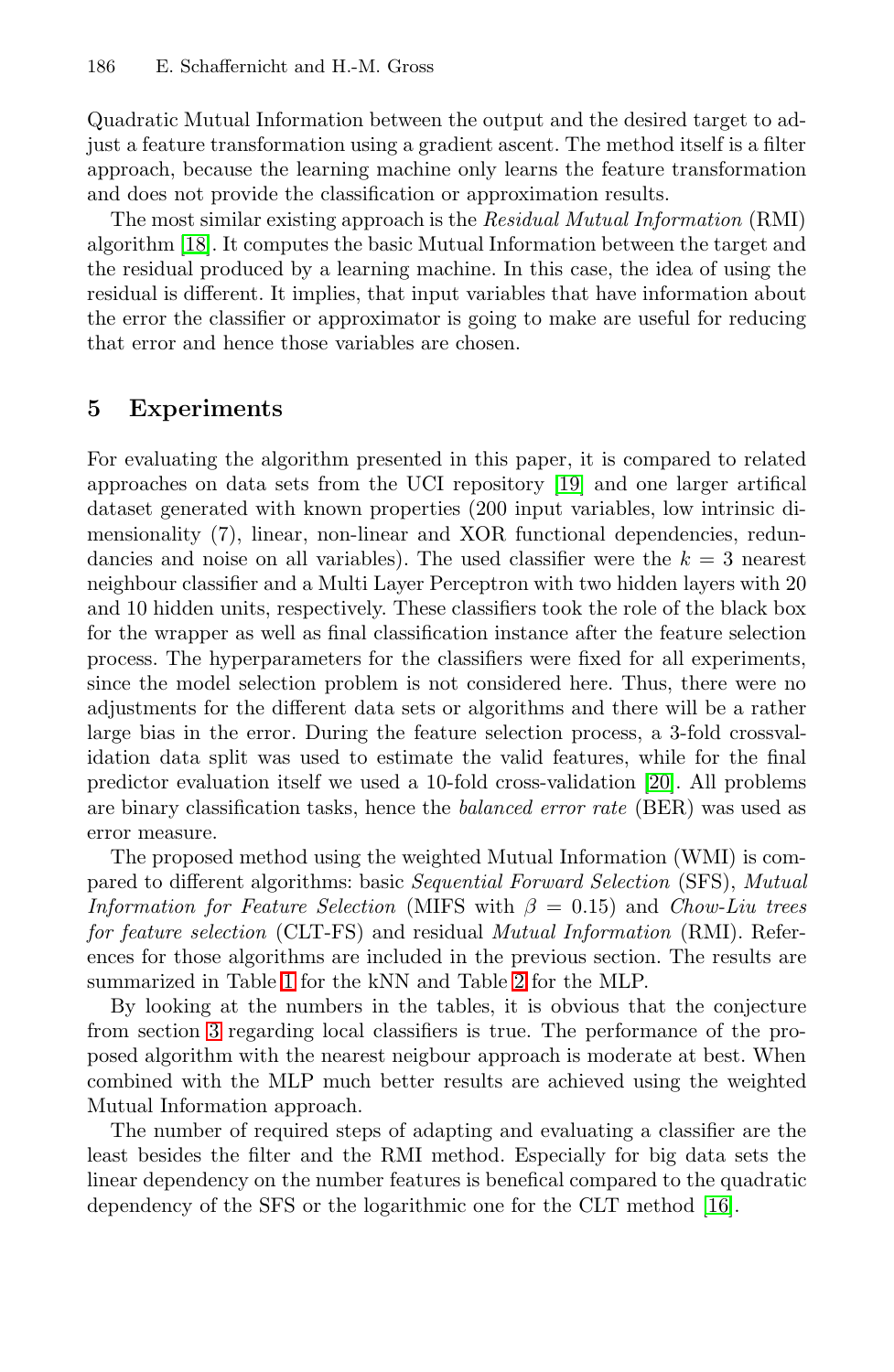**Table 1.** The results for the different data sets and feature selection methods using the kNN. The balanced error rate is given in percent. The number of chosen features and the number of classifier training and evaluation cycles) for one crossvalidation step are shown in parentheses.

| Data Set    | Ionosphere    | Spambase                    | German Credit Breast Cancer Artifical Data |              |                |
|-------------|---------------|-----------------------------|--------------------------------------------|--------------|----------------|
| Features    | 34            | 57                          | 24                                         | 30           | 200            |
| Samples     | 351           | 4601                        | 1000                                       | 569          | 3000           |
| All         | $23.78(34/-)$ | $10.84(57/-)$               | $36.33(24/-)$                              | $3.55(30/-)$ | $35.36(200/-)$ |
| <b>SFS</b>  |               | $12.04(5/189)$ 8.44(12/663) | 31.61(7/164)                               | 4.21(6/189)  | 16.20(8/1764)  |
| <b>MIFS</b> | $11.80(5/-)$  | $8.65(19/-)$                | $33.90(6/-)$                               | $4.36(5/-)$  | $28.65(3/-)$   |
| CLT-FS      | 12.19(6/39)   | 15.97(6/76)                 | 34.89(5/28)                                | 4.42(4/30)   | 25.89(8/202)   |
| RMI         | 13.82(5/6)    | 23.62(3/4)                  | 35.45(5/6)                                 | 4.49 $(3/4)$ | 24.30(4/5)     |
| WMI         | 11.57(5/6)    | 10.73(10/11)                | 33.31(8/9)                                 | 4.48(6/7)    | 29.52(5/6)     |

**Table 2.** The results for the different data sets and feature selection methods using the MLP. The balanced error rate is given in percent. The number of chosen features and the number of MLP training and evaluation cycles are shown in parentheses.

| Data Set        | Ionosphere    | Spambase                      | German Credit Breast Cancer Artifical Data |               |                |
|-----------------|---------------|-------------------------------|--------------------------------------------|---------------|----------------|
| <b>Features</b> | 34            | 57                            | 24                                         | 30            | <b>200</b>     |
| Samples         | 351           | 4601                          | 1000                                       | 569           | 3000           |
| All             | $20.08(34/-)$ | $13.81(57/-)$                 | $41.70(24/-)$                              | $13.78(30/-)$ | $33.65(200/-)$ |
| SFS.            |               | $18.47(3/130)$ $17.39(8/477)$ | 39.06(4/110)                               | 13.44(4/140)  | 20.11(7/1572)  |
| <b>MIFS</b>     | $24.54(5/-)$  | $16.29(19/-)$                 | $37.47(6/-)$                               | $12.48(5/-)$  | $26.87(3/-)$   |
| CLT-FS          | 18.12(6/38)   | 17.26(9/97)                   | 38.52(3/24)                                | 9.37(8/37)    | 24.08(9/217)   |
| RMI             | 17.08(5/6)    | 13.93(54/55)                  | 39.73(15/16)                               | 8.58(5/6)     | 21.74(6/7)     |
| WMI             | 16.97(5/6)    | 16.41(9/10)                   | 39.52(6/7)                                 | 8.03(3/4)     | 19.29(6/7)     |

# **6 Conclusion**

In this paper, we introduced an algorithm using the weighted Mutual Information for effective feature selection.

The proposed algorithm aims at a low number of cycles a classifier has to be trained and evaluated during the feature selection process. The number for adapting and testing cycles is only linear in the number of features for the WMI algorithms, while achieving similar results compared to wrapper approaches using more cycles.

Based on the results for the kNN and the MLP, we conjecture, that using the residual is less useful if it is a binary value only. More sophisticated information in the residual can be exploited better.

Based on tests presented, it is hard to determine if using the classifier output in form of the residual (RMI algorithm) or as a weighting for the selection (WMI) is the better overall approach, but at least for classifiers with global activation functions the weighted Mutual Information approach is preferable. More extensive studies are required to answer this question conclusively.